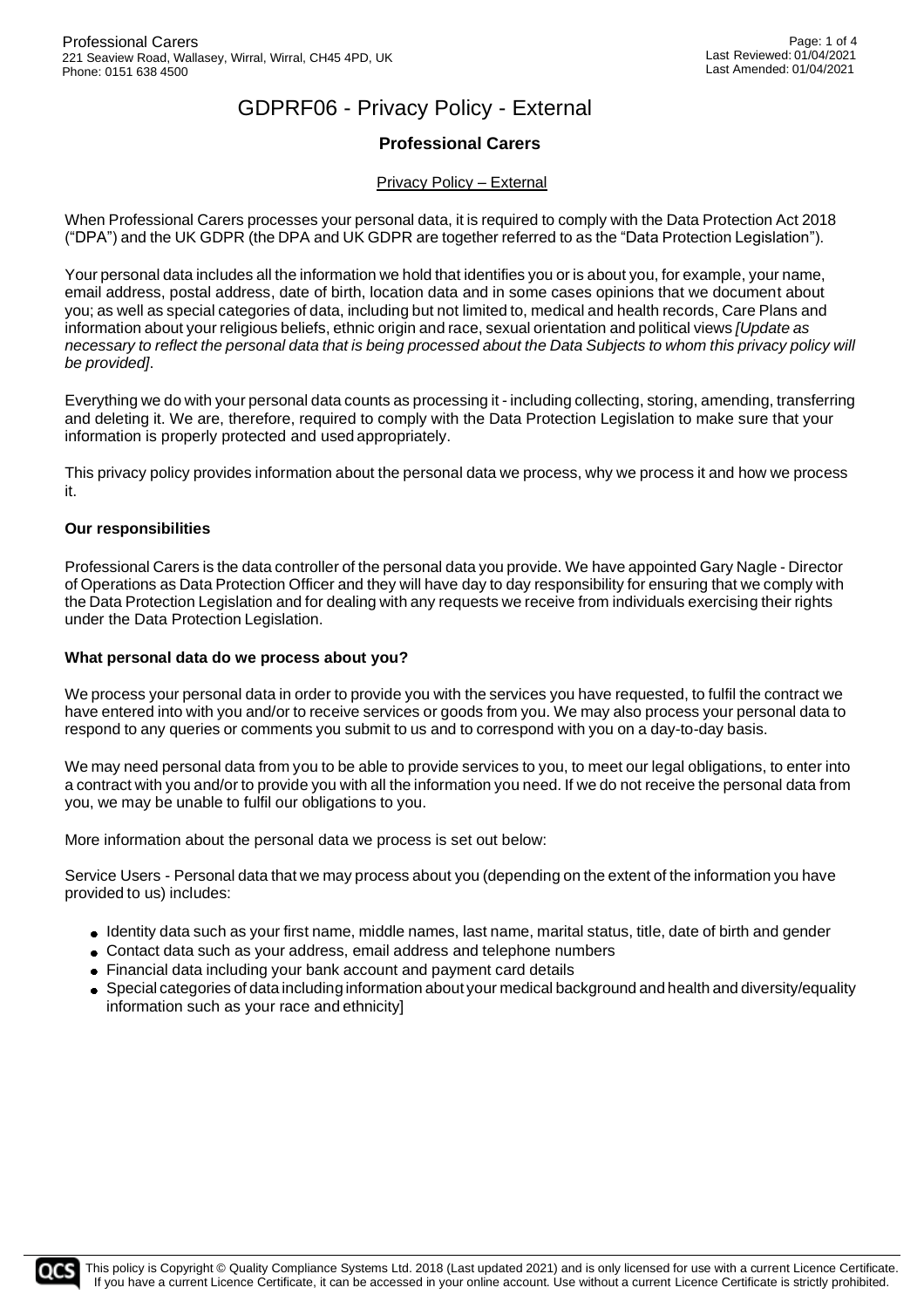We process most of your information on the grounds of consent from you, legitimate interests, performance of a contract we have entered into with you, protection of the vital interests of a Data Subject or, in the case of special categories ofdata, processing for the provision of health or social care or treatment or the management of health or social care systems or services.

Candidates engaged or employed as part of a recruitment process: Personal data that we are likely to process about you includes:

- Identity data such as your first name, middle names, last name, marital status, title, date of birth and gender
- Contact data such as your postal address, email address and telephone numbers
- Background data such as your education, career background and work experience
- Personal information such as your skills and qualities
- Any other information that you include on any CV, application or covering letter you send to us. If this information includes special categories of data we will process that information on the grounds of consent, because you have chosen to provide it to us.]

We process most of your information on the grounds of our legitimate interests to determine whether or not we have a suitable vacancy for you.

If we obtain consent from you to the processing of your personal data, you can withdraw your consent at any time. This will not affect the lawfulness of any processing we carried out prior to you withdrawing your consent.

#### **Who will receive your personal data?**

We only transfer your personal data to the extent we need to.

We do not transfer your personal data outside of the EEA.

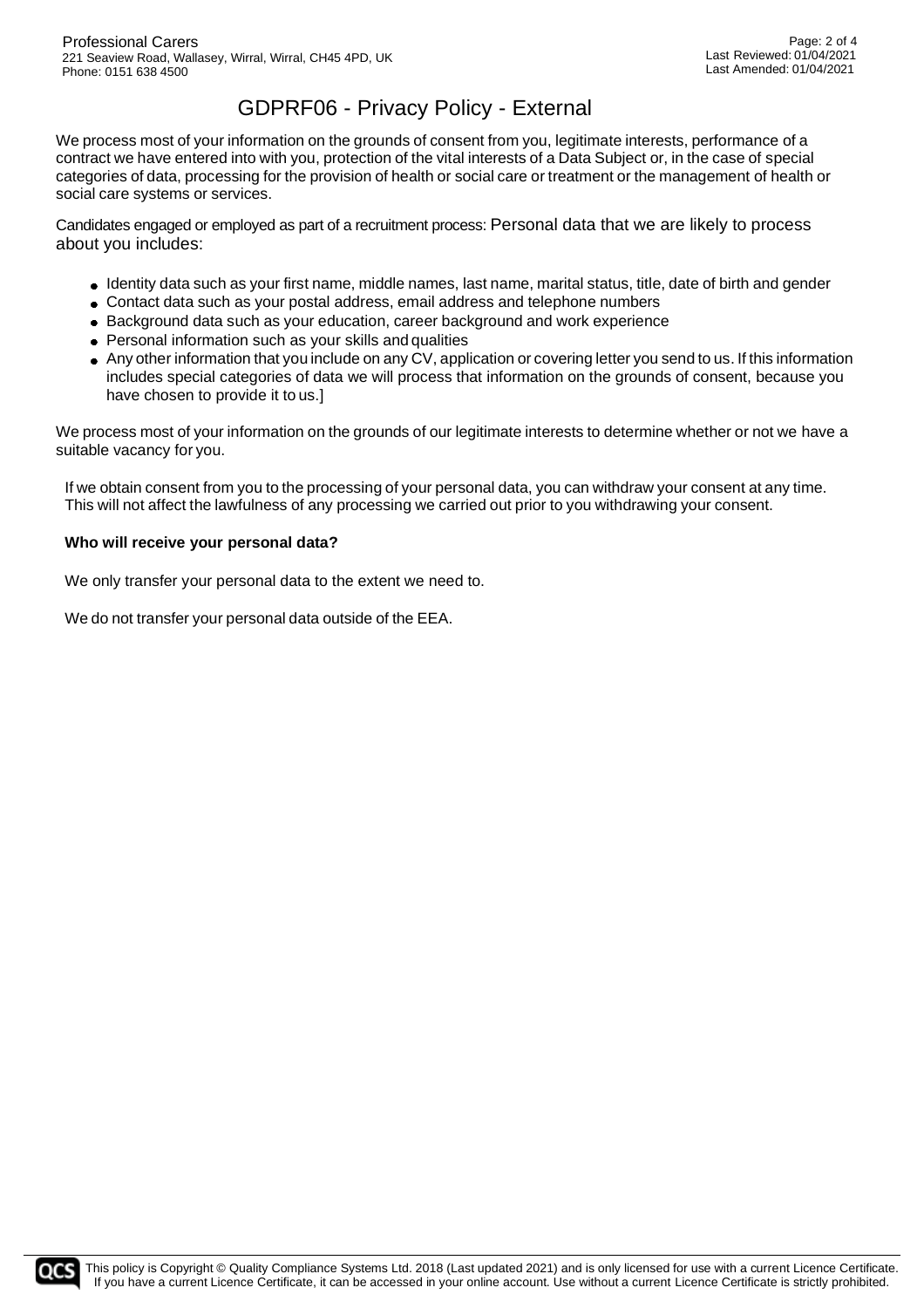## **How long will we keep your personal data?**

We will retain your personal data for 6 years. Personal data must not be retained "just in case" it is needed in the future. Valid reasons may be, for example, 6 years in case a contract claim arises. Your information will be kept securely at all times.

Following the end of the relevant retention period period, your files and the personal data covered by the retention period will be permanently deleted or destroyed.

## **What are your rights?**

You benefit from a number of rights in respect of the personal data we hold about you. We have summarised the rights which may be available to you below, depending on the grounds on which we process your data. More information is available from the Information Commissioner's Office website [\(https://ico.org.uk/for-organisations/guide](https://ico.org.uk/for-organisations/guide-to-the-general-data-protection-regulation-gdpr/individual-rights/)[to-the-general-data-protection-regulation-gdpr/individual-rights/\)](https://ico.org.uk/for-organisations/guide-to-the-general-data-protection-regulation-gdpr/individual-rights/). These rights apply for the period in which we process your data.

#### **1. Access to your data**

You have the right to ask us to confirm that we process your personal data, as well as having the right to request access to/copies of your personal data. You can also ask us to provide a range of information, although most of that information corresponds to the information set out in this privacy policy.

We will provide the information free of charge unless your request is manifestly unfounded or excessive or repetitive, in which case we are entitled to charge a reasonable fee. We may also charge you if you request more than one copy of the same information.

We will provide the information you request as soon as possible and in any event within one month of receiving your request. If we need more information to comply with your request, we will let you know.

## **2. Rectification of your data**

If you believe personal data we hold about you is inaccurate or incomplete, you can ask us to rectify that information. We will comply with your request within one month of receiving it unless we do not feel it is appropriate, in which case we will let you know why. We will also let you know if we need more time to comply with your request.

## **3. Right to be forgotten**

In some circumstances, you have the right to ask us to delete personal data we hold about you. This right is available to you:

- Where we no longer need your personal data for the purpose for which we collected it
- Where we have collected your personal data on the grounds of consent and you withdraw that consent
- Where you object to the processing and we do not have any overriding legitimate interests to continue processing the data
- Where we have unlawfully processed your personal data (i.e. we have failed to comply with UK GDPR); and
- Where the personal data has to be deleted to comply with a legal obligation

There are certain scenarios in which we are entitled to refuse to comply witha request. If anyof those apply, we will let you know.

## **4. Right to restrict processing**

In some circumstances, you are entitled to ask us to suppress processing of your personal data. This means we will stop actively processing your personal data but we do not have to delete it. This right is available to you:

- $\bullet$  If you believe the personal data we hold is not accurate we will cease processing it until we can verify its accuracy
- If you have objected to us processing the data we will cease processing it until we have determined whether